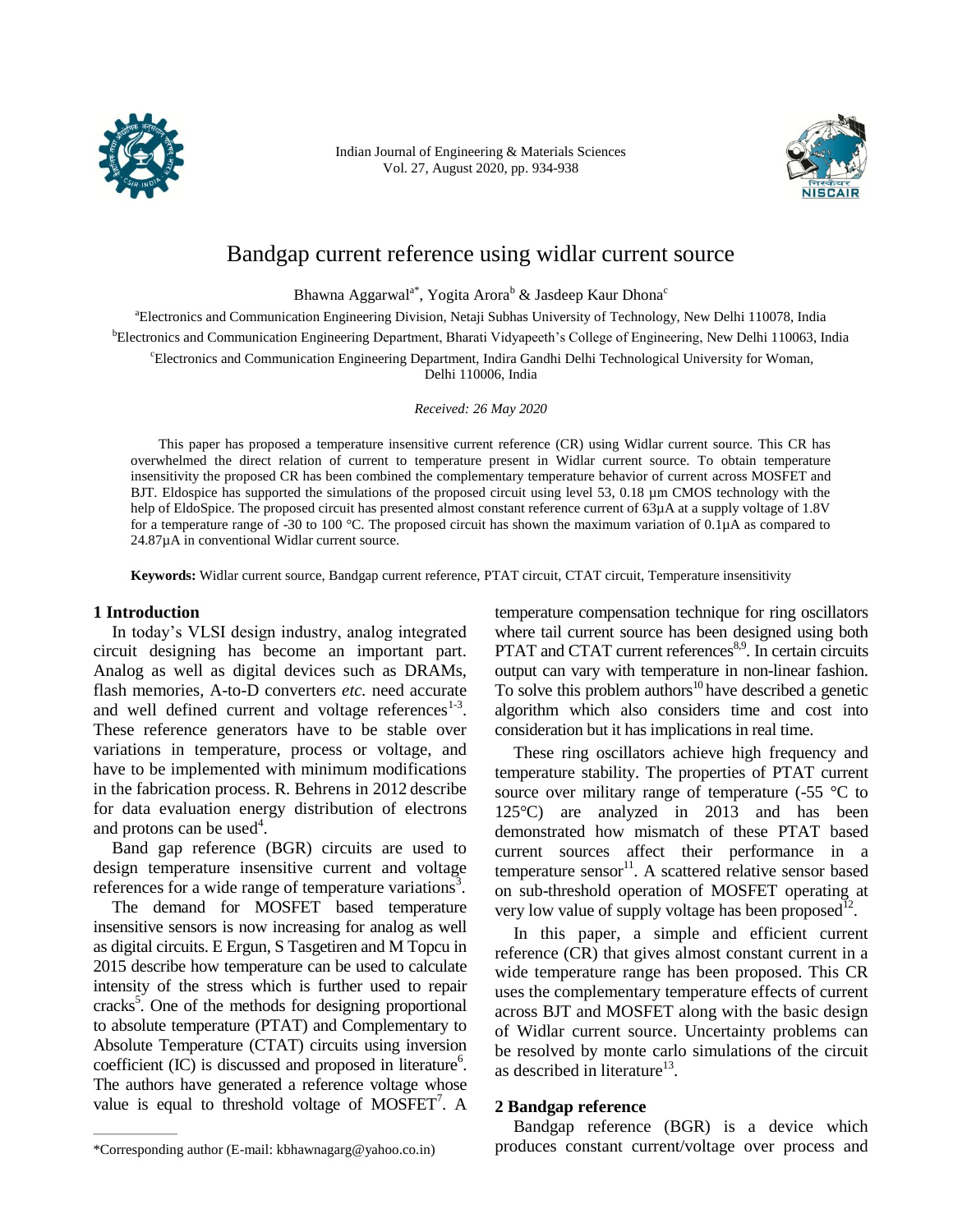power supply variations. A BGR is designed to generate a current/voltage whose behavior is insensitive to variations in process parameters, supply voltage and temperature changes (PVT). First BGR was proposed by Robert Widlar in  $1971^{14}$ . Current/voltage reference is an essential building block of almost all kinds of mixed-signal and analog circuits. A current reference is an electronic device that generates a fixed current regardless of temperature changes, loading on the device and power supply variations. One of the desired characteristics of a current reference circuit is its insensitivity towards temperature. Stable current reference circuits have been commonly used for all analog circuits for providing reference currents. Generally, to design such constant CRs, outputs obtained from two different references having equal and opposite temperature slopes are added up so that their sum is independent of temperature. The references having opposite temperature variations are called proportional to absolute temperature (PTAT) and complementary to absolute temperature (CTAT) references. A device is said to be PTAT in nature if its output (voltage/current) represents a proportional increase with rise in temperature. On the other hand, a device showing complementary behavior with temperature is said to be CTAT.

Figure 1 shows the working principle of a bandgap reference circuit, utilizing the opposite temperature behavior of  $V_{PTAT}$  ( $V_T$ ) and  $V_{BE}$  (base emitter voltage of BJT).  $V_{BE}$  is CTAT in nature and offers a slope of approximately -2.2 mV/ $\rm ^{\circ}C$  at 273 $\rm ^{\circ}K$  and V<sub>T</sub> is PTAT in nature and its temperature coefficient measured at room temperature is +0.086 mV/°C.

In Fig. 1,  $V_T$  is multiplied with a scaling factor (k) and the resultant value is added with  $V_{BE}$  to get  $V_{REF}$  =



Fig. 1 — Bandgap reference voltage principle. Fig. 2 — Widlar current source.

 $V_{BE}$  + kV<sub>T</sub>. One can obtain temperature independent voltage/current by choosing appropriate value of 'k'.

#### **3 Widlar current source**

In a multistage amplifier chip, a constant DC current is originated at one point and is reproduced at different positions for biasing different stages<sup>11</sup>. This approach not only helps in removing the requirement of resistors, coupling capacitors and bypass capacitors but also helps in tracking of biasing of different stages in case of changes in parameters, such as temperature, supply voltage *etc.* A current mirror with low transconductance is basic element for high performance circuits<sup>15</sup>. A Widlar current source is a modified form of basic current source which enables the generation of low currents by using moderate resistor values. Usage of lower value resistors saves a lot of chip area and is often considered as one of the ultimate goals in IC design.

Figure 2 shows Widlar current source using MOSFETs. In this circuit, resistor R1 is connected at the source terminal of MOSFET M2, which reduces the gate-to-source voltage of M2 as compared to M1 and thereby reduces the current through M2. Widlar current source produces very low current in the range of a few µAs because of the presence of resistor R1.

The circuit of Widlar current source consists of two cross coupled current mirrors; one consisting of MOSFETs M3-M4 and other as Widlar current source M1-M2-R1. The current mirror represented by M1-M2 use to fix the proportion of current flowing through the two branches, while the Widlar current source consisting of MOSFETs M1, M2 and resistor R1

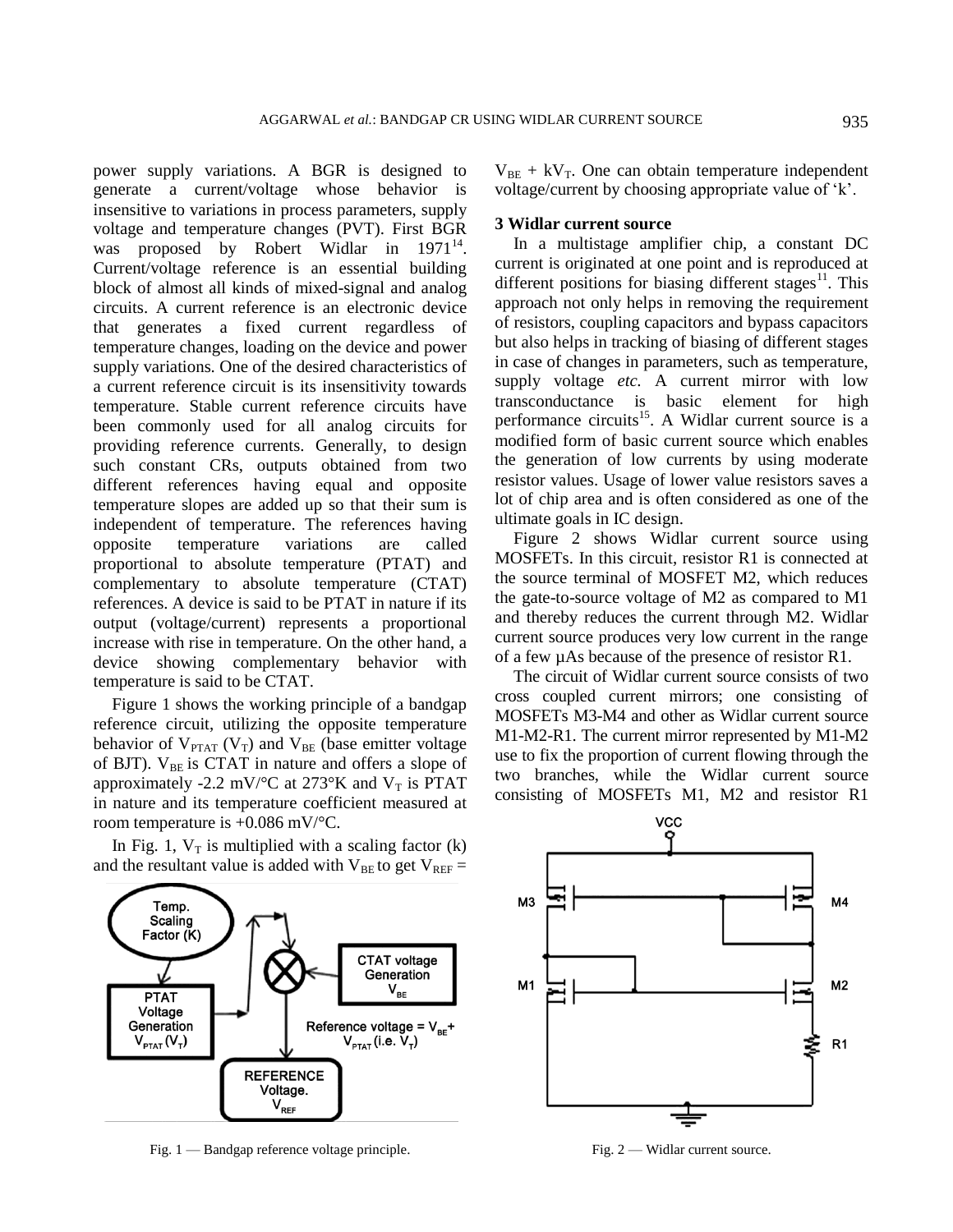defines the value of reference current measured at drain terminal of M2. In the circuit of Widlar current source, shown in Fig. 2, all MOSFETs should have same threshold voltage  $(V<sub>th</sub>)$ . The expression showing behavior of drain current  $(I_D)$  with gate-to-source voltage ( $V_{GS}$ ) can be illustrated with the help of Eq. (1):

$$
I_D = \frac{\mu_n C_{ox}}{2} \frac{W}{L} (V_{GS} - V_{th})^2
$$
 ... (1)

where,  $\mu_n$  is mobility of charge carriers,  $C_{ox}$  is oxide capacitance per unit area and W/L aspect ratio of MOSFET respectively.

Equation (1) represents that the reference current generated by Widlar current source is dependent on  $\mu_n$ . Moreover, it is dependent on resistor used in the circuit. Both of these parameters are temperature dependent. Due to this dependency, variation of output current with variations in temperature is high and cannot be set to zero through the design. A new temperature insensitive current reference has been designed and discussed in section 4.0.

# **4 Proposed temperature compensated current reference**

In this section, a simple and efficient temperatureinsensitive current reference has been designed and proposed. This new current reference circuit overcomes the limitation of high variation of output current with deviations in temperature. The proposed circuit depends upon Widlar current source discussed in section 3.0. In this circuit, the resistance has been replaced with a diode connected Bipolar Junction Transistor (BJT) as shown in Fig. 3. This BJT ensures



Fig. 3 — Proposed bandgap current reference.

CTAT behavior of reference current generated by circuit. Moreover, it helps in reducing power consumption and area occupied by the device.

To achieve temperature insensitivity, a MOSFET (M5 with gate and drain terminal shorted) is stacked below MOSFET M1 and is shown in Fig. 3. This MOSFET possess PTAT behavior and with proper selection of design parameters can cancel the CTAT behavior of BJT introduced earlier. In the proposed circuit, current flowing through drain of M2 constitutes the adding effect of two complementary devices and can be adjusted to obtain a temperature insensitive response.

### **5 Simulation Results**

Simulations of all the circuits discussed in the paper have been carried out in TSMC based level 53 model for 0.18µm CMOS technology using Mentor Graphics EldoSpice. A supply voltage of 1.8V has been used for simulation of the circuits and variations in reference current have been observed over a temperature range of  $-30^{\circ}$ C to 100 $^{\circ}$ C. The various design parameters have been summarized in Table 1.

Through simulations, variation in reference current with temperature has been examined. In Fig. 4 variations in reference current with temperature for conventional Widlar current source have been plotted. Similar variations for proposed current reference have been shown in Fig. 5. It has been observed that there is large variation in Current with change in temperature in conventional Widlar current source while in case of

| Table $1$ — Design parameters for circuit discussed in paper. |                                              |                |  |
|---------------------------------------------------------------|----------------------------------------------|----------------|--|
| Transistors                                                   | $L(\mu m)$                                   | $W \, (\mu m)$ |  |
| M1-M2, M5                                                     | 0.18                                         | 2.77           |  |
| M3-M4                                                         | 0.36                                         | 15.27          |  |
| Technology                                                    | 0.18 µm, Level 53, CMOS technology           |                |  |
| Temperature range                                             | -30 $\rm{^{\circ}C}$ to 100 $\rm{^{\circ}C}$ |                |  |
| Supply voltage                                                | 1.8 V                                        |                |  |



Fig. 4 — Variation of measured current with temperature for conventional Widlar current source.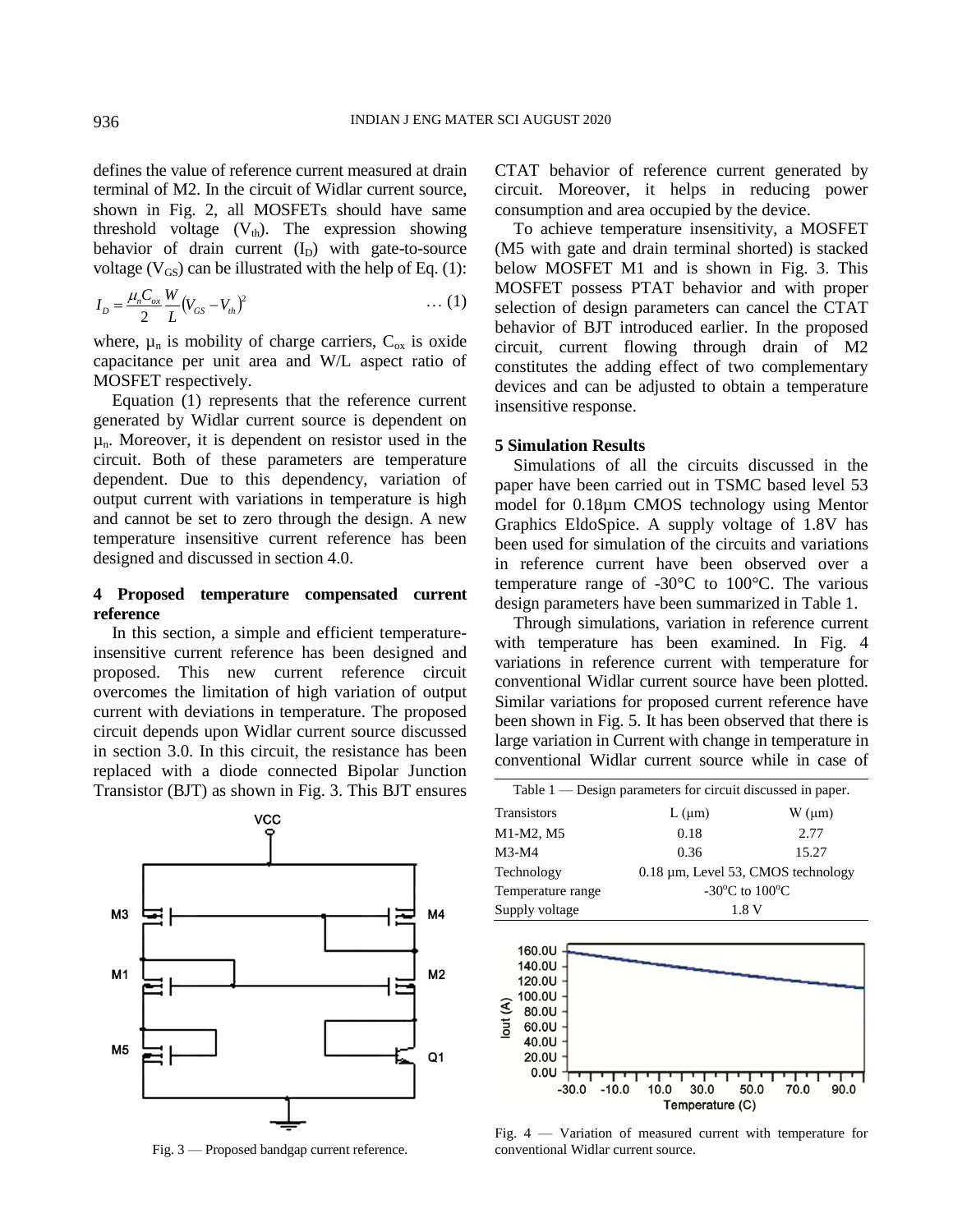

Fig. 5 — Variation of output current with temperature for proposed current reference circuit.

proposed circuit this variation is very less. In the proposed case, the reference current shows almost constant behavior over whole temperature range.

The comparative results showing the improvements achieved in the proposed circuit have been tabulated in Table 2.

Fig. 4 plots the variation in output current with respect to temperature. From Fig. 4, it can be confirmed that the output current (Iout) of the Widlar circuit decreases at a faster rate with temperature. The CTAT behavior of a circuit can be modified by using a bipolar junction transistor in place of resistance in Widlar circuit. This results in constant current with variation in temperature. Fig. 5 displays the output current variation of the proposed circuit with respect to temperature.

It has been observed that conventional current source shows a maximum variation of 24.874  $\mu$ A (57.67%) at a reference current of 43 µA. While in the same temperature range this variation reduces to  $0.122 \mu A$  (0.67%) at a reference current of 17.5  $\mu A$ . Moreover, the power consumed by the proposed design is 32.36 µW, which is significantly lower than that of conventional Widlar current source.

A new temperature insensitive current reference is proposed with low power dissipation. It is producing the reference current of 17.5 µA and value of power dissipation comes out to be 32.36 µW. The parameter values of proposed temperature insensitive current reference and its comparison with Widlar current source is given in Table 2.

| Table $2$ — Comparison of conventional current source and<br>proposed current reference circuit. |                       |                                                 |  |
|--------------------------------------------------------------------------------------------------|-----------------------|-------------------------------------------------|--|
| Parameters                                                                                       | Reference             | Proposed current Conventional current<br>source |  |
| Technology node                                                                                  | $0.18 \mu m$          | $0.18 \mu m$                                    |  |
| Supply voltage                                                                                   | 1.5 V to 1.8 V.       | 1.8 V                                           |  |
| Output reference<br>current                                                                      | $17.5\mu\text{A}$     | $43\mu A$                                       |  |
| Temperature range                                                                                | -30 to $100^{\circ}C$ | -30 to $100^{\circ}C$                           |  |
| Power dissipation                                                                                | $32.36\mu W$          | $154.12 \mu W$                                  |  |
| Variation in current                                                                             | $0.122\mu A$          | 24.874µA                                        |  |

### **6 Conclusions**

In this paper, a novel bandgap current reference using Widlar current source have been designed and proposed. The proposed circuit utilizes the complementary temperature behavior of BJT and MOSFET to achieve temperature insensitive behavior. The stated results have been validated by simulating the proposed circuit in EldoSpice using 0.18 µm CMOS technology. This proposed CR dissipates very less power and consumes low chip area. It has been observed that proposed circuit provides almost constant current with wide variations in temperature but at the cost of reduction in the value of output reference current.

#### **References**

- 1 Rincon Mora G A, Voltage References: From Diodes to Precision High-Order bandgaps Circuits (Wiley-IEEE Press, USA), 1<sup>st</sup>Edn, ISBN: 978-0-471-14336-9 2002, p. 45.
- 2 Holberg D R & Allen P E, CMOS Analog Circuit Design *(Oxford University Press, UK)*, 2<sup>nd</sup>Edn., ISBN: 9780199937424, 2007, p. 10.